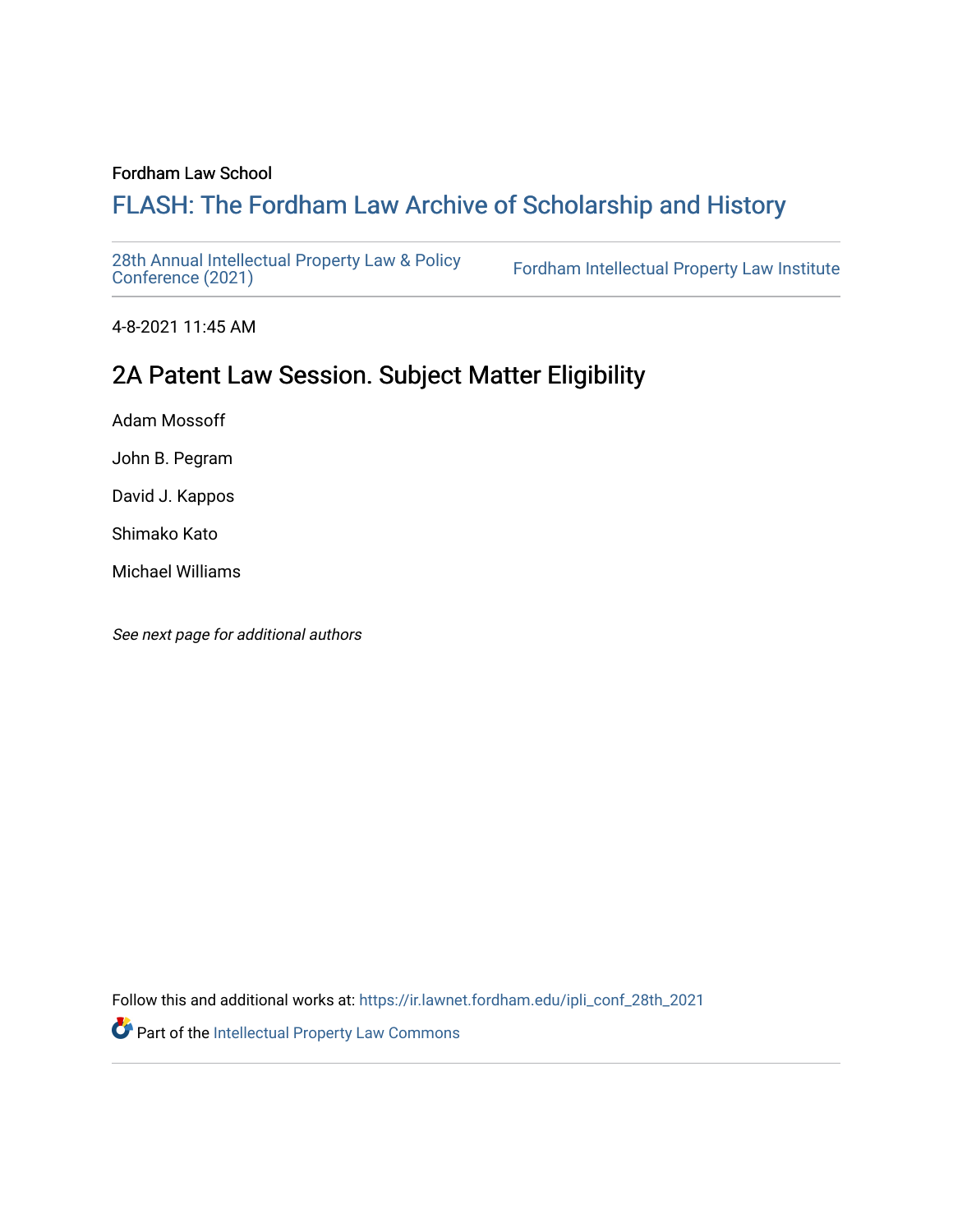## Authors

Adam Mossoff, John B. Pegram, David J. Kappos, Shimako Kato, Michael Williams, and Trevor Cook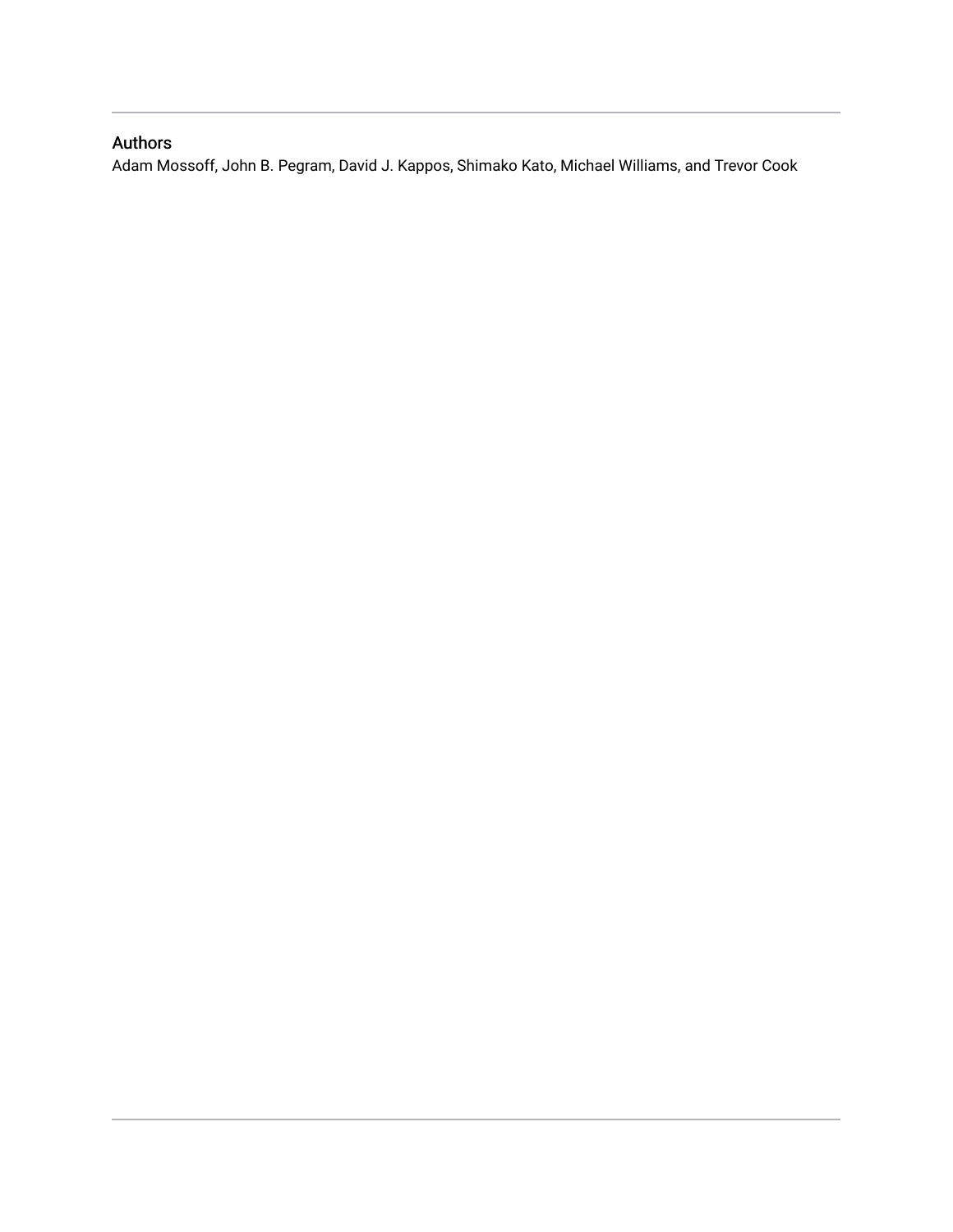## **Emily C. & John E. Hansen Intellectual Property Institute**

## **TWENTY-EIGHTH ANNUAL CONFERENCE INTERNATIONAL INTELLECTUAL PROPERTY LAW & POLICY**

*Thursday, April 8, 2021 – 11:45 a.m.*

## **SESSION 2: PATENT LAW** *2A. Subject Matter Eligibility*

## *Moderator:*

**Adam Mossoff** *Antonin Scalia Law School, George Mason University, Arlington* 

*Speakers***:**

**John B. Pegram** *Fish & Richardson, P.C., New York Let's Seek a Better § 101* 

## **David J. Kappos**

*Cravath, Swaine & Moore LLP, New York The Long Road to Section 101 Reform — Prospects for the New Congress* 

### **Shimako Kato**

*Abe, Ikubo & Katayama, Tokyo What Is the Proper Approach to Patent Subject Matter Eligibility in Japan?* 

### **Michael Williams**

*Gilbert + Tobin, Sydney Not Eligible Downunder: How Computer Software Inventions become "Abstract Ideas" in Australia*

#### *Panelist***: Trevor Cook**

*WilmerHale LLP, New York* 

\* \* \*

ADAM MOSSOFF: Welcome everyone to our panel on patent eligibility or subject matter eligibility as it is sometimes referred to as. We all know this is a topic that has come screaming back into patent policy and law over the past decade, beginning with the United States Supreme Court's return to patent eligibility doctrine under Section 101 of the U.S. Patent  $Act<sup>1</sup>$  in 2009

 $1$  35 U.S.C. § 101.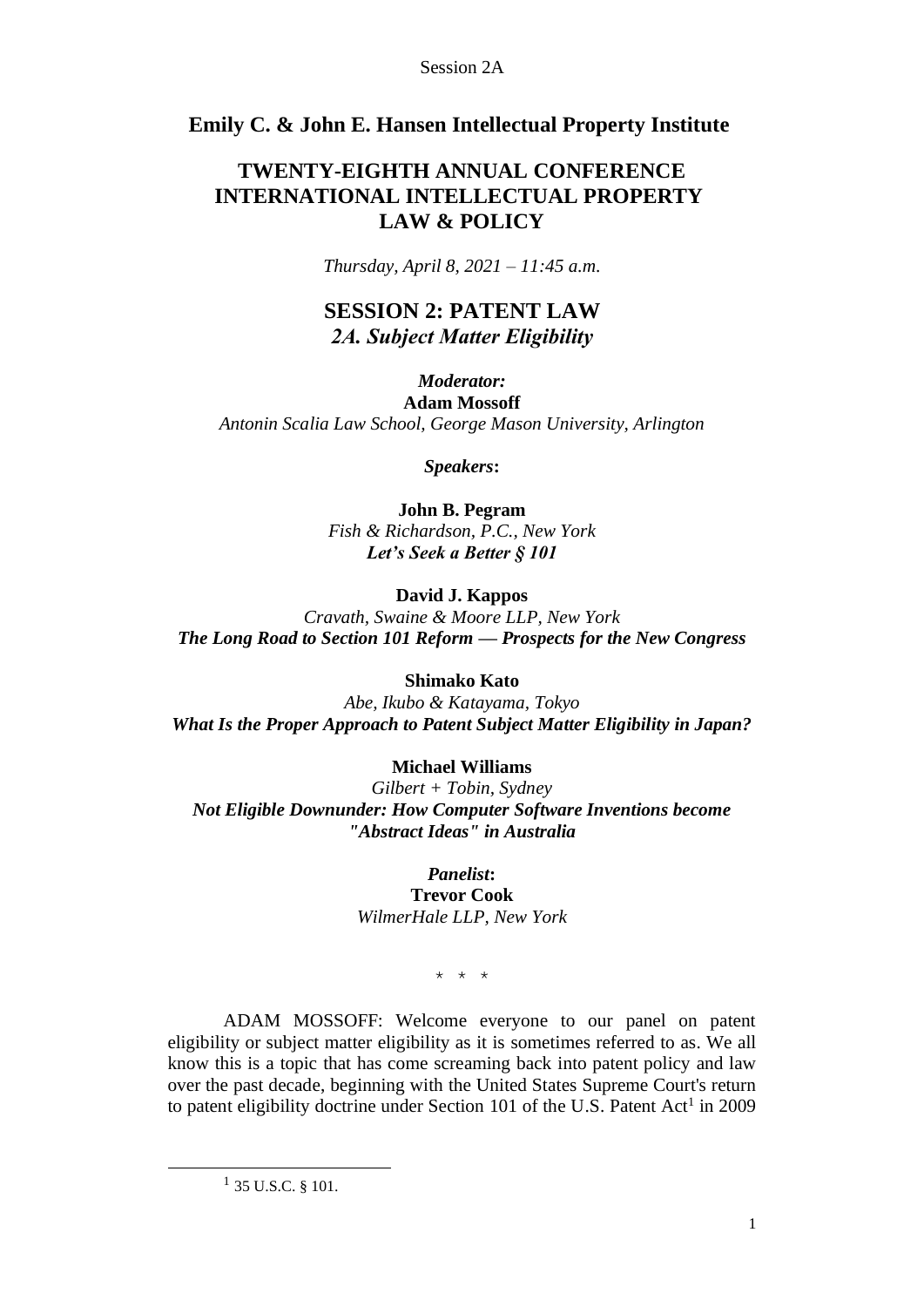with *Bilski v. Kappos*.<sup>2</sup> Former USPTO<sup>3</sup> Director David Kappos, will be joining us shortly as a panelist after we resolve some tech issues.

We all know this recent history quite well, and you don't want to hear me speak, you want to hear the panelists speak about the recent developments and proposals. So, I'm just going to give quick introductions. Following the list of panelists in the conference brochure, our speakers today are John Pegram, an attorney at Fish & Richardson, David Kappos, who will be joining us following the resolution of the technical snafu, a partner at Cravath, Swaine & Moore and the former Director of the United States Patent and Trademark Office, Shimako Kato, a partner at Abe, Ikubo & Katayama, and Michael Williams a partner at Gilbert + Tobin. Trevor Cook, a partner at Wilmer Hale, will be a faithful commentator, responding to and expanding upon our panelists' remarks. All of them, of course, are very distinguished and have lengthy careers and many accolades. For those interested, I encourage everyone to google them and to embrace our interconnected world of which the format of this conference is an example. Without much further ado, John, why don't you kick us off?

JOHN PEGRAM: The topic today is, "Let's Seek a Better Section 101." I'm going to talk about patent eligibility in the United States. At the bottom of this slide, I point out Hugh's favorite, "Learn, debate and have fun," and I hope we will all at least have fun today. I know we will learn and debate.

Yes, it's a mess.

Senator Thom Tillis, who until recently was the chair of the Senate Committee on IP, $4$  now is the ranking member, meaning that he's the Republican in a Democrat-dominated Senate. He has said, "Our patent eligibility jurisprudence is in shambles." Our former USPTO Director recently spoke about the situation and he said, "The most important technologies of the future are being impacted including diagnostics, bioinformatics, artificial intelligence, digital processing, and many more." We can see just how important this is, and to be a nationalist somewhat, how the United States is shooting itself in the foot in this area. It all goes back to the American Constitution, Article I, Section 8, Clause 8, and as parsed down to take out the copyright portion. It says, "The Congress shall have the power to promote the progress of useful arts, by securing for limited times to inventors the exclusive right to their discoveries."<sup>5</sup>

What I want you to note here, in particular, is it says that Congress shall have this power, not the courts, and it refers to discoveries. This is a very broad term. Our current patent law is based on the 1952 Patent Act, and it's titled 35 of the United States Code. This was a post-World War II complete revision of the United States patent law. Congress relied heavily on the patent bar and the Patent Office to come up with the wording of this statute. There was a national coordinating committee of patent attorneys, you don't actually hear too much about it, but it had leading corporate and private practice attorneys. Basically, it was a group of people that were on both sides. They sometimes were plaintiffs, and they sometimes were defendants, and they all had a belief in a strong patent system. In particular, two people were chosen. One from the Patent Office, and one from the committee. Giles Rich, of course, was the president of the New York Patent Law Association, and then the immediate past president, and P.J.

<sup>2</sup> 561 U.S. 593 (2010).

<sup>&</sup>lt;sup>3</sup> The United States Patent and Trademark Office.

<sup>4</sup> Senate Judiciary Committee's Subcommittee on Intellectual Property.

<sup>5</sup> U.S. Const. art. I, § 8, cl. 10.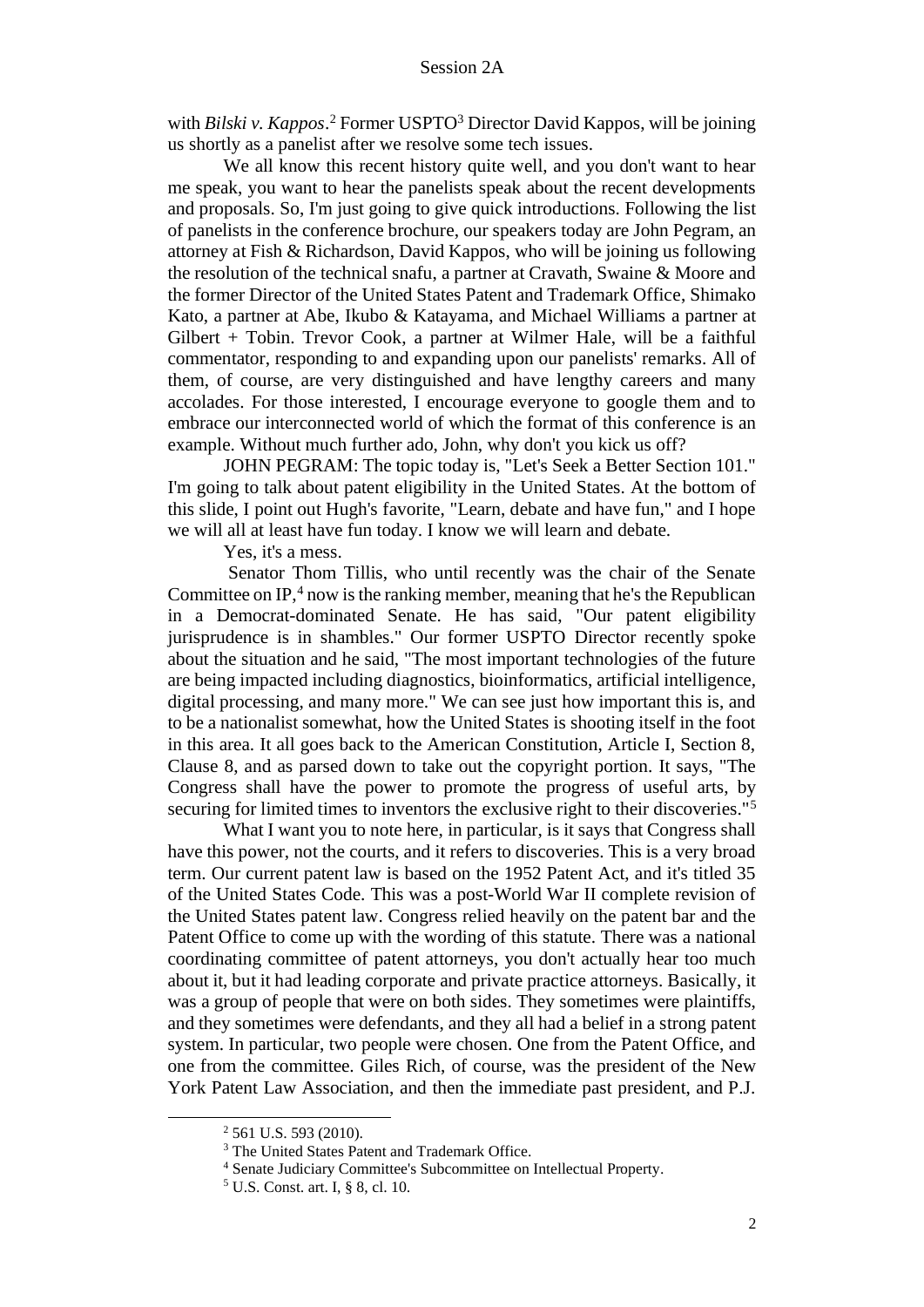Federico—known as Pat—was from the Patent Office. The result of this whole effort was a broad neutral patent law. In particular, there was a very detailed legislative history, which is helpful, although not always referenced.

In the resulting 1952 Act, Section 101, which I have on this slide says, "Whoever invents or discovers any new and useful process, machine manufacturer or composition of matter, or any new and useful improvement thereof, may obtain a patent therefore subject to the conditions and requirements of this title."<sup>6</sup> The phrase "this title" means the Patent Act.

Now, before the revision in 1952, the whole question of novelty and the right to a patent was all included in a single section. In the 1952 Act, the requirement of novelty and the new requirement of non-obviousness were placed in different sections, 102 and 103, respectively.<sup>7</sup> A lot of us thought for many years that what Section 101 did, was it said that "If you're going to write claims in a patent, you have those claims directed to a process, a machine, a manufacturer or composition of matter."

The congressional intent was restated by the Supreme Court in the famous *Diamond v. Chakrabarty* case in 1980, as follows: "The committee reports accompanying the 1952 Act, inform us that Congress intended statutory subject matter to include anything under the sun that is made by man."<sup>8</sup> My thesis for you today is that we should move back to that standard.

Today, it's a mess. I won't go into all the detail, but since 1952, the Supreme Court has really narrowed the patent eligibility. We're all responsible, at least in the United States. That means the judges, the attorneys, businesses, academics, and the public-interest groups.

One of the issues today is whether patent eligibility should be a threshold question. Patent eligibility was described as a threshold question at least as early as *Diamond v. Diehr<sup>9</sup>* in 1981. This has led the Patent Office to examine patent eligibility first. When he was the USPTO Director, David Kappos suggested that examining first under other sections of the Patent Act might be better, and I think David's going to have some thoughts on that subject today. Many court cases have addressed patent eligibility on an early motion to dismiss. Some in the tech industry appear to like this, for patents of others at least but that is really inconsistent with the long-term general preference of judges for avoiding motions to dismiss.

Some judges have suggested that patent eligibility involves questions of fact, precluding their early dismissal by motion. Patent owners have flocked to the courts holding to that view. The cure must come from Congress. Remember, the Constitution says that Congress shall have the power, and also that the Supreme Court agreed in *Chakrabarty* that it is, of course, correct, that Congress, not the courts must define the limits of patentability.

The legislative efforts have stalled, most members of Congress like patent legislation, but they seek a consensus from affected groups before they act. It all stalled in the summer of 2019 because there was no consensus, the different interest groups wanted to include different limitations. My proposal is we should return to the 1952 Acts' intent to include anything under the sun that is made by man, and not be tempted to deviate from that.

<sup>6</sup> 35 U.S.C. § 101.

<sup>7</sup> 25 U.S.C. §§ 102, 103.

<sup>8</sup> Diamond v. Chakrabarty, 447 U.S. 303, 309 (1980).

<sup>&</sup>lt;sup>9</sup> 450 U.S. 175 (1981).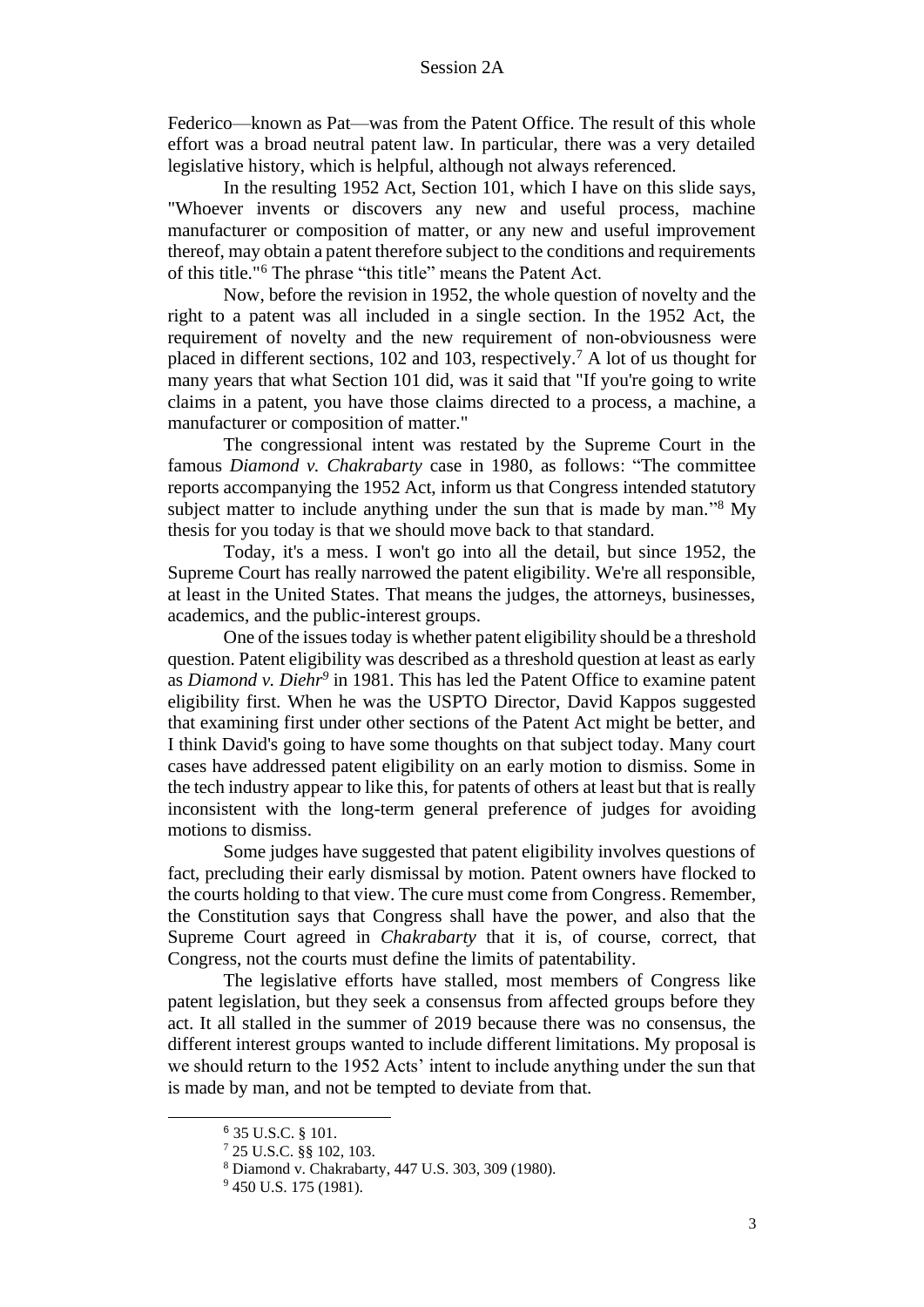A good start is the draft proposal by Senators Coons and Tillis in May  $2019$ .<sup>10</sup> I've set it forth here and in Section 101(a) in particular, they took out the new and in two places, but otherwise, that section is the same as it is today, they added the definition of useful in Section 100. They said in 101(b) eligibility under this section shall be determined only while considering the claimed invention as a whole, without discounting or disregarding any claim limitation.

I move toward the closing by saying, "Lead us not into temptation." Let's try to avoid the temptations to address perceived problems by limiting patent eligibility. We should limit patent law to patent issues; we should address other issues in other ways. Avoid the temptations to tack on limitations, both in and out of Congress because compromises may restrict eligibility and create more litigation. The devil may tell us compromise is the way it's done, but I ask, is that the right way for an effective patent system? That's the end. Here is my disclaimer, blame me for all that I have said and then not anyone else. Thank you very much.

ADAM MOSSOFF: Thank you, John. Do any of the panelists have a reaction or, while we're waiting hopefully for the tech issues to be resolved and for Dave to come into the panel presentation in this online conference system, I'll just go quickly to our commentator, Trevor, to see if you have any reactions to or thoughts on what John said.

TREVOR COOK: Thanks, Adam, and thanks, John. It's ironic when I think of how in the '80s and '90s, Europeans were looking at U.S. patent law, and thinking how simple it was, or at least the whole question of subject matter eligibility was so simple in comparison to the mess we had then in Europe. This was because, in Europe, we have everything can be an invention, apart from certain specific excluded subject matter. This includes computer programs "as such," whatever that means, but it came as a surprise then to see how everything turned around in the States.

I don't know to what extent that was a consequence of perhaps the procedural posture of the cases which got to the U.S. Supreme Court. I don't know to what extent the only issue open to them was Section  $101<sup>11</sup>$ . There weren't these other issues, Section 102, 103.<sup>12</sup> The way things happened in Europe and the way we got out of this, was not to amend the law, well, not in any significant way, to address this in EPC 2000.<sup>13</sup> What happened was an  $EPO<sup>14</sup> Technical Board of Apped in 2003 came up with this clever fix of taking$ away this separate analysis of subject matter eligibility.

We avoided this almost philosophical discussion of what is a computer program "as such", and instead, the EPO, which could do this as a patent granting authority, cut to the chase. It said, "If a thing is implemented on a computer, it's technical. However, nontechnical subject matter cannot be used in determining inventive step." You deal with the whole question of subject matter eligibility in the analysis of inventive step.

<sup>&</sup>lt;sup>10</sup> See Press Release, Sen. Thom Tillis, United States Senate, Sens. Tillis and Coons and Reps. Collins, Johnson, and Stivers Release Draft Bill Text to Reform Section 101 of the Patent Act (May 22, 2019), https://www.tillis.senate.gov/2019/5/sens-tillis-and-coons-andreps-collins-johnson-and-stivers-release-draft-bill-text-to-reform-section-101-of-the-patentact.

<sup>11</sup> 35 U.S.C. § 101.

<sup>12</sup> 35 U.S.C. §§ 102, 103.

<sup>13</sup> European Patent Convention, Jan. 2000, 10th edition.

<sup>&</sup>lt;sup>14</sup> European Patent Office.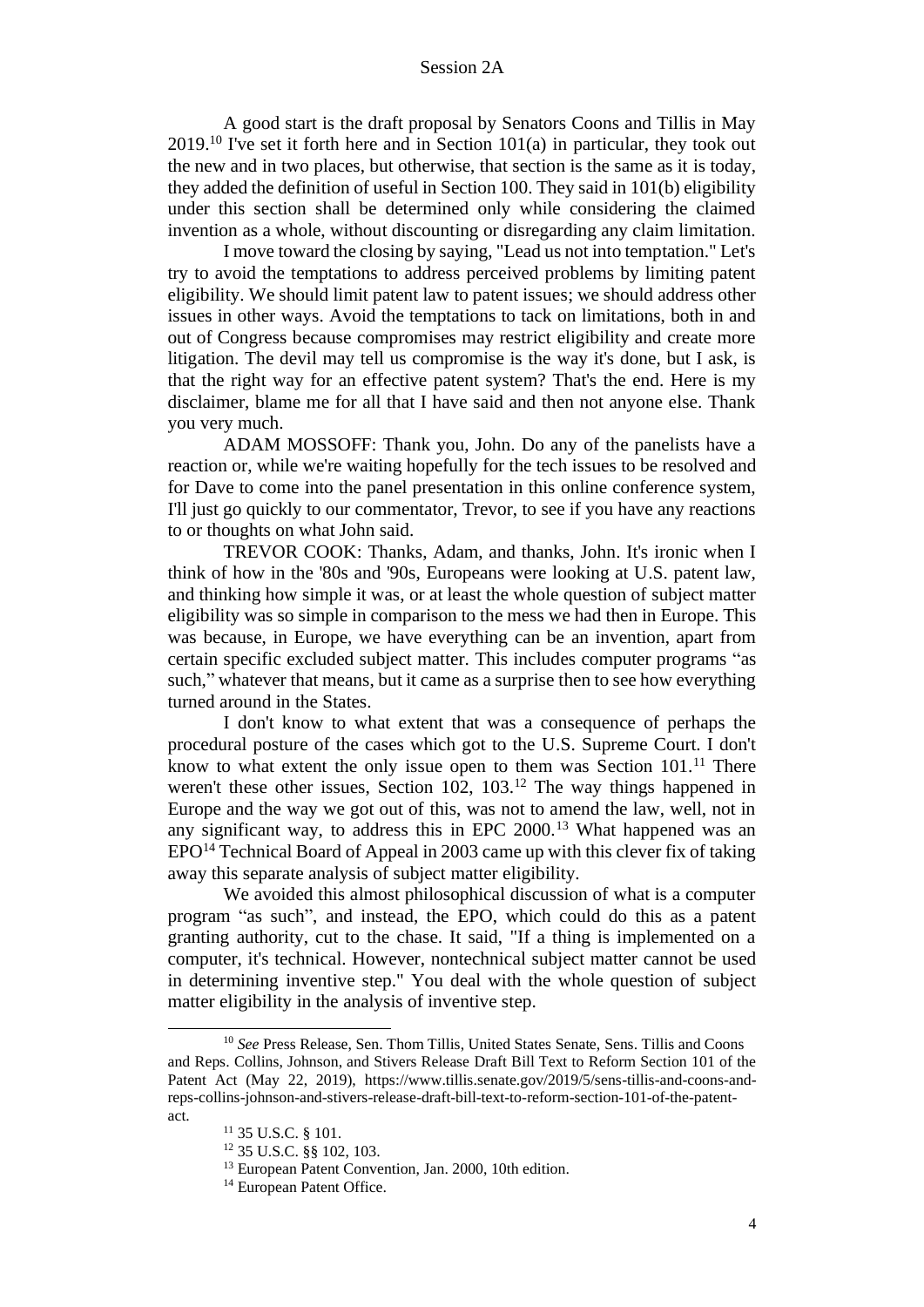I think that addresses to a large extent, the underlying objection to many such patents, which was, really a feeling that the patent system was protecting trivial inventions, or inventions which didn't merit protection. Yet, for whatever reason, and that's why I say, I think it's maybe a consequence of procedural posture or whatever, the U.S. Supreme Court weren't able to look at it under Section 102 or Section 103.

The place to get rid of trivial inventions is the analysis of obviousness. If you wrap up eligibility into obviousness, and into that analysis, then you don't have to worry so much about what is a computer program "as such." Certainly, John was right in the introduction that so much of today's technology is implemented on computer. The EPO has put out figures that over 50% of the patent applications out there now are implemented on computer.

That's the way we've done it in Europe, and it's held good since 2003, in the COMVIK case back then.<sup>15</sup> The EPO Enlarged Board of Appeal handed down its judgment, G1/19, the other week, which is about a computer simulation, and they confirm the COMVIK approach in relation to that.<sup>16</sup> That's the first time the Enlarged Board of Appeal has really had to address that in a contentious framework. I wonder if there's some way of doing that here and if there's some way of getting your courts or your USPTO to look at inventive step before they fret about eligibility. Is eligibility really a threshold analysis, or is it just something to be put into the mix?

ADAM MOSSOFF: Thank you, Trevor. I think you put it well that our current patent system, thanks to the U.S. Supreme Court, has gone down the metaphysical rabbit hole. It has made the "inventive step" part of the patent eligibility analysis whereas, as John rightly identified, this was cabined nicely in  $\S$  103 in the 1952 Patent Act.<sup>17</sup> Whether we can recover this original statutory division between § 103 and § 102 is the hope and the goal. David has not yet been able to join us due to the ongoing technical snafu, and so we're going to jump to the international perspective on the patent eligibility debate. We'll then bookend the panel with David at the end, and he'll bring us back to the U.S. Shimako will now discuss how patent eligibility is being addressed in Japan.

SHIMAKO KATO: Thank you. Hello everyone. It's my pleasure to have a speech again this year in the Fordham Conference. Today, I will present the Japanese situation which may be different from the United States.

In the Japanese Patent Act there is a definition of an invention. Article Two stipulates that invention means a creation of a technical idea of a high level which utilizes the law of nature.<sup>18</sup> Also, industrial applicability is needed to be a patentable invention. Examination guidelines stipulate what is not deemed as an invention.

Here on this slide, you see that item two says that mere discoveries are not patent-eligible but natural resources which are artificially isolated from the natural resources are deemed an invention. As you see in item four, those which do not utilize a law of nature is not patent-eligible. For example, mental activity or artificial arrangement is not patent-eligible.

As to computer software-related inventions, there is a special test. The first step is a general test and it is examined whether it is a creation of a technical

<sup>15</sup> Decision T 0641/00, ECLI:EP:BA:2002:T064100.20020926 (Sept. 26, 2002).

<sup>16</sup> Decision G 0001/19, ECLI:EP:BA:2021:G000119.20210310 (Mar. 10, 2021).

<sup>17</sup> 35 U.S.C. § 103.

<sup>18</sup> Patent Act, Act No. 121 of 1959, art. 2 (Japan).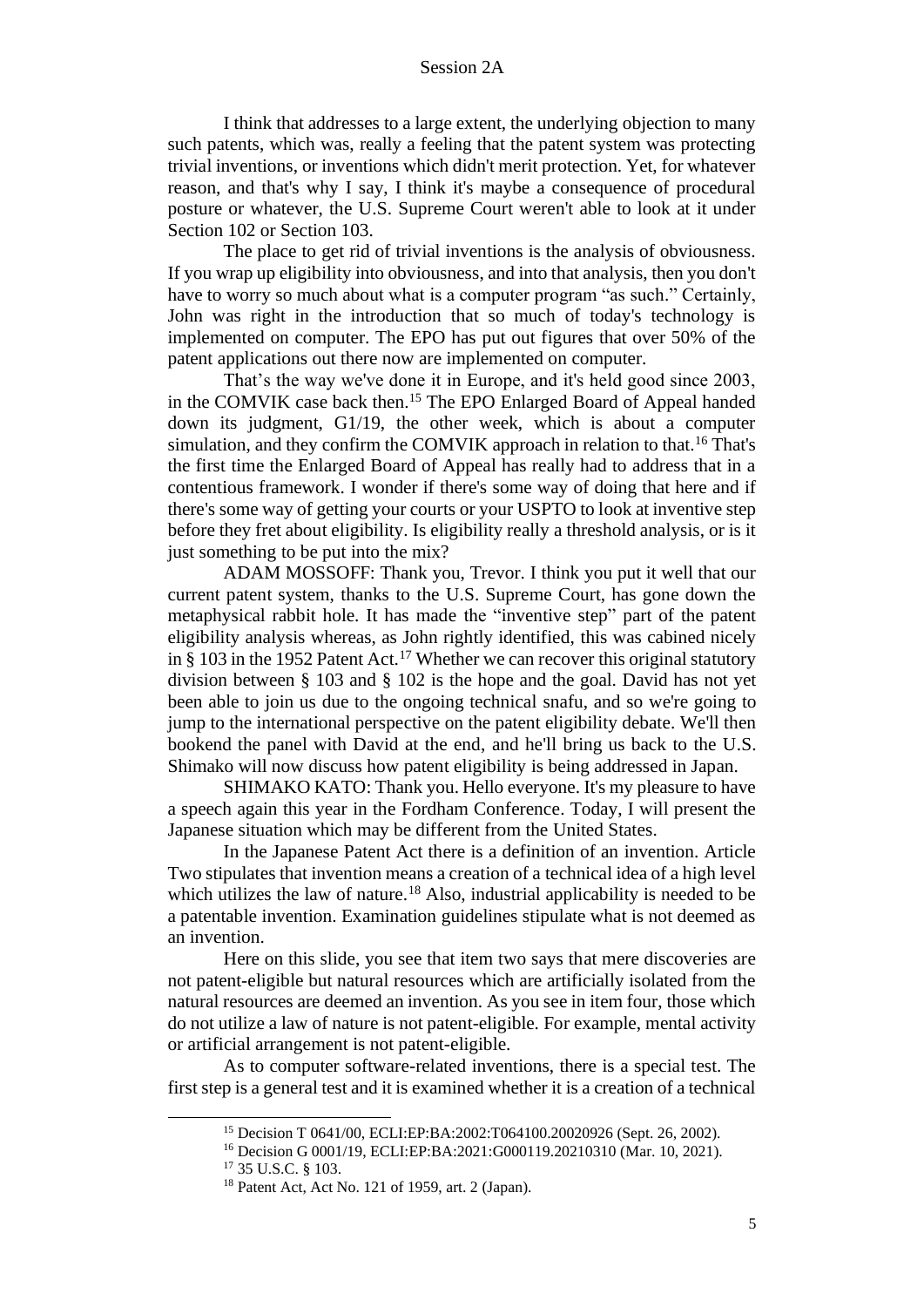idea of high level which utilizes the law of nature. If the answer is unclear then you move on to the next step. Here it is examined whether information processing by software is realized by hardware resources. If the second test is passed then the patent is deemed as eligible. I think the test is not so strict in Japan.

Now I move on to important decisions and recent tendency of judgment. The decision of "method for consulting bilingual dictionary" case<sup>19</sup> is an important case in Japan in which the court ruled generous approach for determining the subject matter eligibility. In this case, the idea of the invention is to provide a dictionary which enables to find the English word by using the combination of consonants. It's because for a non-native English speaker, it is easier to find consonants.

In this case, the Board of Appeals of the JPO<sup>20</sup> decided the claimed invention is not eligible. It's because it was deemed as human mental activity or artificial arrangement. The IP high court decided it's eligible and the court took "as a whole approach" for determining the claimed invention and said, upon taking all account of claims as a whole and the specification, if a creation of technical ideas utilizing the law of nature is recited in the claim as main means to solve the problem, the claim recites an invention. After the decision, the "as a whole approach" became standard for determining patent subject matter eligibility in Japan.

Three years ago, the IP High Court<sup>21</sup> rendered a surprising decision. In this case, the invention is the system for providing steaks in a stand-up dining restaurant to provide a favorite amount of meat with a reasonable price. In Japan, the applicant succeeded in business but not in New York. In the invention a tag with a table number and a weight scale which measured the weight of meat and seal which is output by the weight scale and describes the amount of meat and table number are included in the claim. The Board of Appeal of the JPO decided that the claim is not patent-eligible because the invention is directed to economic activity. The IP High Court decided the claimed invention is eligible.<sup>22</sup> The court decided a tag, a weight scale, and a seal have a technical meaning for avoiding confusion of meat of each guest and they are deemed as a technical meaning for solving the problem of the invention. This decision invited a welcome discussion regarding patent subject matter eligibility in Japan. Most of the opinions were negative and they said that the High Court decision is too generous.

However, we could see a swing back in the decision over the last year. The invention, in this case, is directed to a settlement method for electrically reported claims but actually, the method is merely for a debt to bear a discount fee so as to follow the revision of the law.

In this case, the Board of Appeal of the JPO decided the claim is not patent-eligible, and also the IP High Court upheld the decision.<sup>23</sup> The court decided in this case, taking the whole description into account that the heart of

<sup>19</sup> Chiteki Zaisan Kōtō Saibansho [Intellectual Prop. High Ct.] Aug. 26, 2008, 2008 (gyō ke) no. 10001, https://www.ip.courts.go.jp/app/files/hanrei\_en/103/000103.pdf (Japan).

<sup>20</sup> Japan Patent Office.

<sup>21</sup> Intellectual Property High Court.

<sup>22</sup> Chiteki Zaisan Kōtō Saibansho [Intellectual Prop. High Ct.] Oct. 17, 2018, 2017 (gyō ke) no. 10232, https://www.ip.courts.go.jp/app/files/hanrei\_en/327/002327.pdf (Japan).

<sup>23</sup> Chiteki Zaisan Kōtō Saibansho [Intellectual Prop. High Ct.] June 18, 2020, 2019 (gyō ke) no. 10110, https://www.ip.courts.go.jp/app/files/hanrei\_en/770/002770.pdf (Japan).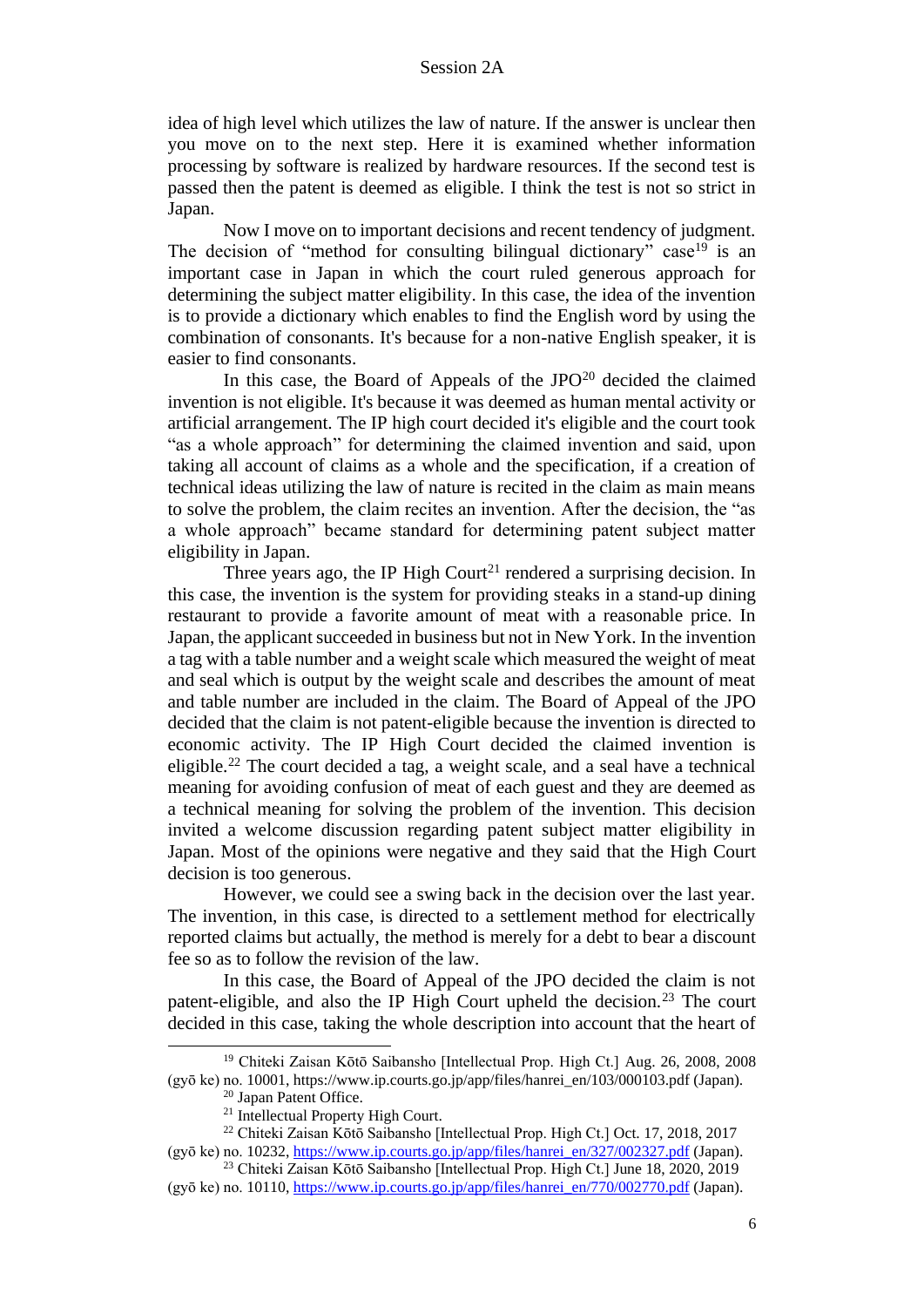the invention is solely directed to artificial arrangement itself for transaction settlement.

At the end, I will summarize my speech and give some thoughts. Since the decision of "method for consulting bilingual dictionary" case, subject matter eligibility has been examined based on the "as a whole approach." Even based on the approach, in some cases, a patent was found to be not patent-eligible but the number is not so big. Very small. The decision of the "system for providing stakes" gave us a shock and thereafter invited a lot of discussion in Japan. Personally, I think the decision is not reasonable and too generous. On the other hand, I would say that the decision of last year was reasonable. It seems that the court went back to the right decision.

These days especially in the field of business or IT-related invention, it became difficult to find prior art and because of this, many trivial patents have been granted. Actually, the granting rate in Japan as of now is very high. This is a bit problematic situation in Japan.

Basically, it is not ideal to put strict upstream control or limitation of subject matter eligibility but thinking about the situation as of now, I will say a bit tighter upstream control will be needed in the future in Japan. Thank you very much.

ADAM MOSSOFF: Thank you, Shimako. That was very informative and interesting to hear how Japan has tried a little bit—just dipped its toe into the water—of what the United States has jumped in with both feet into the deep end in the doctrine of patent eligibility. There has been only a case or two in Japan. I'll just take moderator privilege to ask a question unless one of our panelists or someone from the audience has a question to ask? Michael or John? Okay, are there any indications that there will be ongoing or continued cases of this sort in Japan? You talked about how these first few cases have raised concern in Japan, and we've now experienced hundreds of cases in the United States.

SHIMAKO KATO: Actually, could you please say that again?

ADAM MOSSOFF: The United States has had lots of cases applying patent eligibility doctrine now. Japan sounds like it has had just one or two cases. Are there concerns that the cases will expand and that you're going to see lots more invalidations of patents as ineligible subject matter, or do you think it's just cabined into the one or two cases that you talked about?

SHIMAKO KATO: In Japan, there are more cases but as you say, compared to the United States, the number of cases is very low. I think in the future, the number of cases, it will be stable. It's because, in Japan, it is considered that subject matter eligibility, it's a very basic matter. Examination standards are not so strict as well at the JPO and there are not so many cases seeking cancelation of the JPO decisions. The number of the cases will not be growing in the future.

ADAM MOSSOFF: I see that Trevor has a question. Trevor, go ahead, please.

TREVOR COOK: Yes. I see that you do not approve of the system for providing steaks. I'm wondering, looking at the description of the invention in that case, and it may have been oversimplified, but surely the real objection there is that it's obvious.

SHIMAKO KATO: In this case, there were not so good prior art. That's why probably the JPO tried to deny the patent based on the patent matter of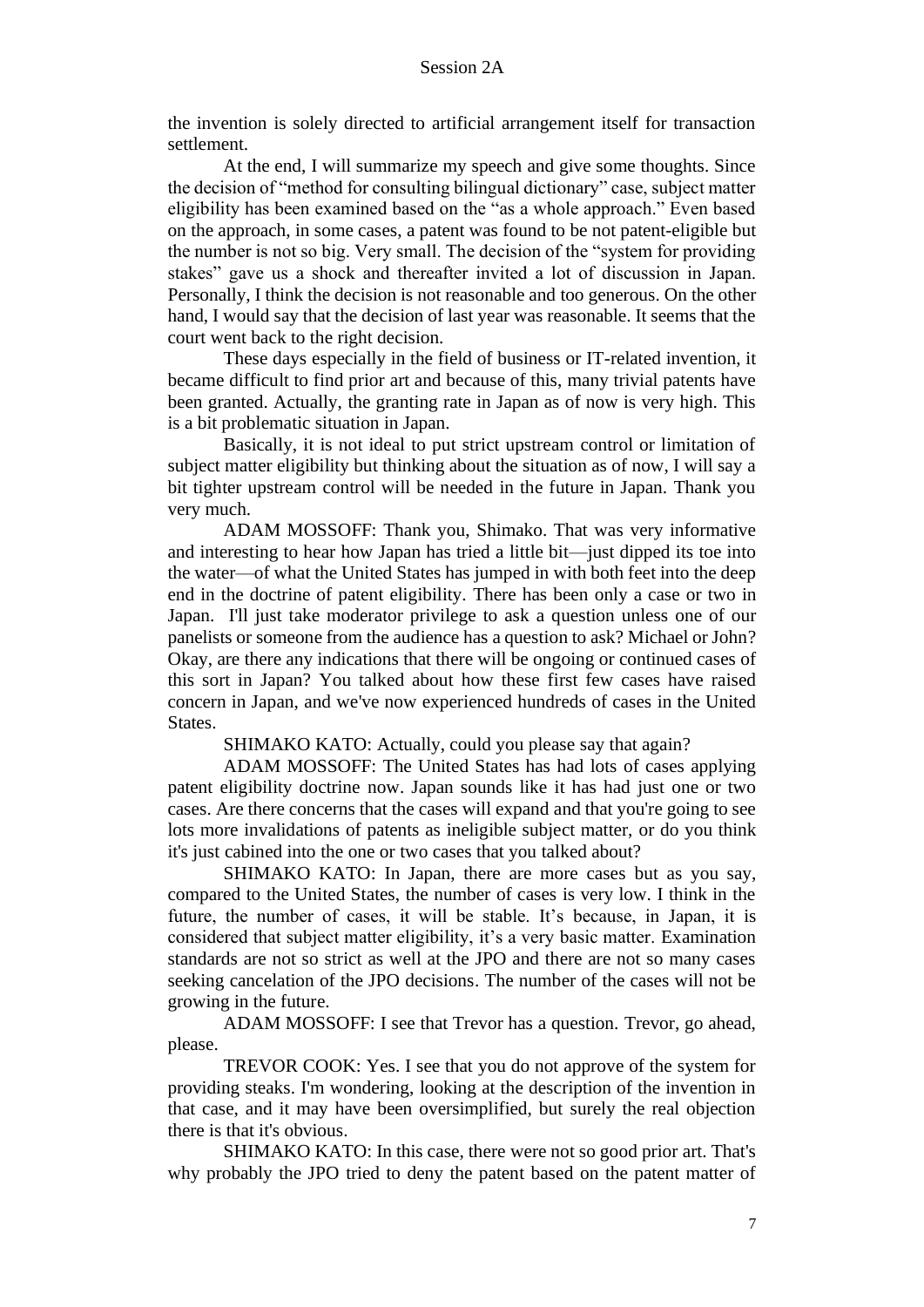subject matter eligibility but the High Court did not uphold. As I said recently, sometimes, it's very difficult to find prior art, especially in IoT-related inventions or business inventions.

JOHN PEGRAM: This is a classic issue with anything software-related. It's one of the concerns that many people had, that the USPTO, for example, did not have adequate software prior art. When I saw this claim, I thought of the German restaurant I went to in Munich after a successful decision in the German Patent Court. The waiter brought out a tray, and on the tray, there were a number of pieces of meat, which had a little pin tag on it, with a number on it.

He made a note to co-relate that number to the table and the position of the person on the table and in due course, my piece of meat was delivered to me. I'm not sure that this invention, so-called, that was involved in this appeal was any different from what waiters all over the world have been doing for years.

SHIMAKO KATO: Yes, exactly.

–

ADAM MOSSOFF: But that's just a novelty issue, not an eligibility issue, right? It's not in the "nature" of being a wait staff, it's just an old practice

JOHN PEGRAM: Exactly. That takes us back to what Trevor was talking about, a moment ago, and what David is expected to talk about.

ADAM MOSSOFF: Yes. That is the hope. Shimako, do you have any remarks or reactions to anything that was said, or should we move on with the next panelist? Okay, you say we should move on.

Michael, we'll next turn to you. You'll give us the report from down under on the issues of patent eligibility that are developing in Australia. Please take it away.

MICHAEL WILLIAMS: Thanks very much. Just while those slides are being uploaded, I'd like to be able to report we're doing as well as we are with the pandemic but it seems that developments in Australia are moving in a similar negative trend on patent eligibility for software. I've titled the presentation, "Not Eligible Downunder" and the subtitle, the alternative is, "Or Where is MoM?"<sup>24</sup> That's what we often called out in our childhood. We wanted our mom. In our case, there is a particular reason for it, which is part of our eligibility test.

In Australia, the eligibility framework is extremely straightforward, if not very antiquated. We'd like to hark back to the 400 years, to old English legislation, to identify what is sufficient for a patent-eligible invention. It's not demanding. For a very, very long time, it has been assumed that patent eligibility is largely in the realm of an extreme case to invalidate patents. Patents are typically invalidated on traditional grounds of novelty, and their obviousness. There are no legislative exclusions except in the case of, for example, human beings and so there is no exclusion for software.

In a world in which, as previous speakers have mentioned, John said at the outset, there's an increasing dependency on software, it might be assumed that there would've been a greater recognition of eligibility of software inventions and computer-implemented inventions in the last 10 years but the experience has been anything but that.

The trend in Australia has been even more dramatic perhaps than in some other jurisdictions. The real standout feature is that in all but one of our

<sup>24</sup> Manner of Manufacture.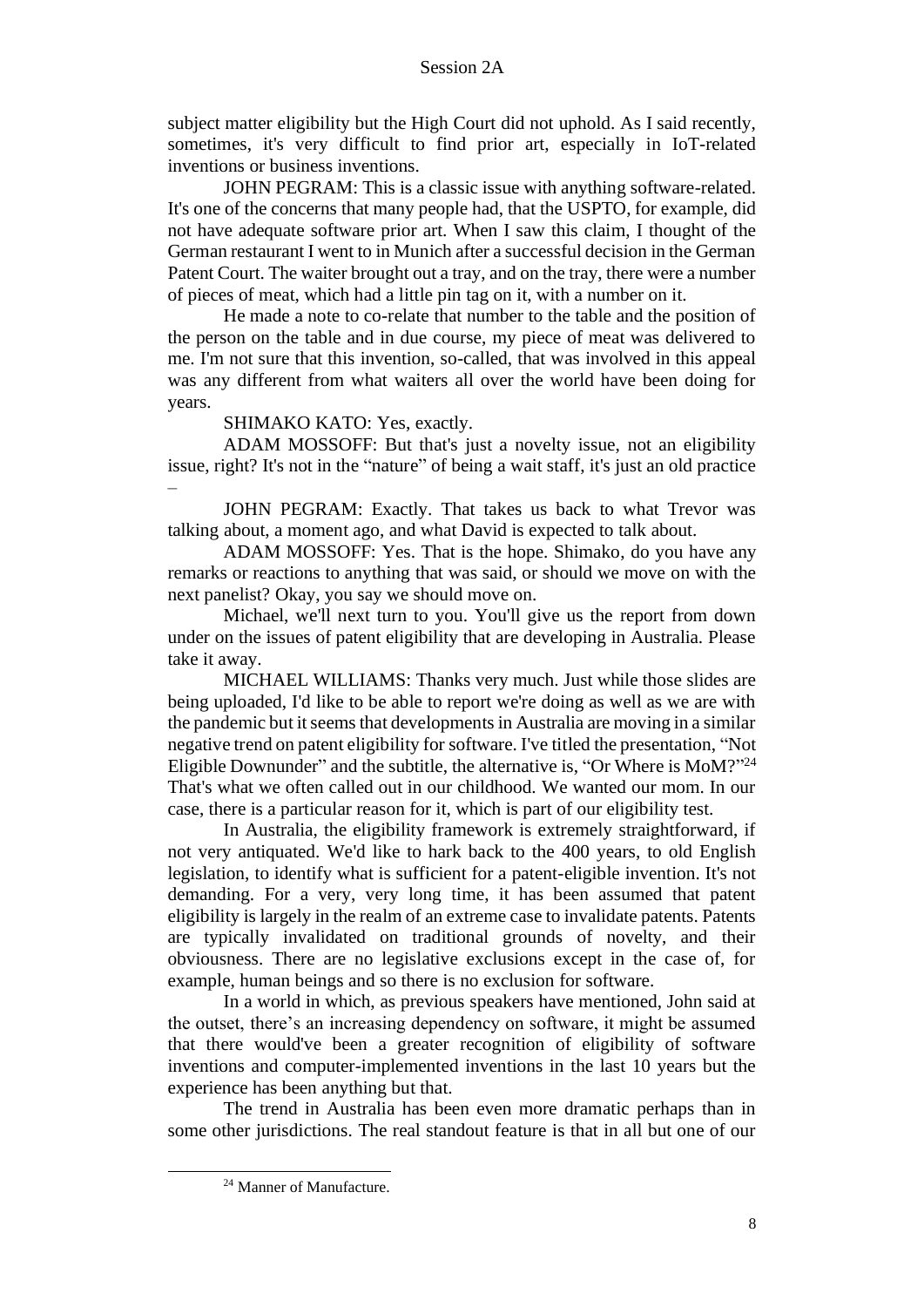Federal Court decisions since 2014, every single computer-implemented invention has been invalidated based on a lack of manner of manufacture, what I'm calling MoM. That's quite a shocking statistic as we'll see because it's one thing to say that there are, it's often said, unsuitable patents come before the court, and the court is there to invalidate but, in this case, seeing such a trend which is almost a 100% takes one into the realm of wondering whether, in fact, it's less a trend and more a rule.

What was also detected from these cases, some of which we've been in ourselves, is that the courts have struggled to identify a consistent line in terms of explaining why the invalidation occurred. It seems to be clear that [unintelligible] requirements for eligibility but try to pin those additional requirements down is another thing. Now, the highest appellate court, the High Court, recently passed up the opportunity to consider this issue, which was unfortunate, even if what it has done is it has certainly put a stamp on the line of Federal Court decisions that have been sending patents down.

At a high level, one can, as you can see on this slide, I'm trying to present, basically, a comparison between computer inventions that were found to be eligible and those that weren't, and with a very brief description about the claims. The standout feature of it, which should be fairly obvious, is the date of the relevant decisions. Decisions that were 30 to 20 years ago are ones where patents were allowed to progress as having the relevant eligibility but the ones that have taken place in more recent times have generally been struck down. The one hope at the moment, perhaps within the industry, is that the last item on the left-hand column, which refers to a case called *Aristocrat*, <sup>25</sup> in which a single instance judgment found it was eligible, is currently the subject of an appeal. It's been outstanding for a while and might well, move from the lefthand column, unfortunately, to the right-hand column.

What can we say at present about the rules that apply to computer inventions? Unhelpfully, the first one is that there doesn't appear to be a rule of general application. I think this sort of echoes some of the other comments the speakers have made. It's difficult for practitioners, patent attorneys, and even the courts to determine exactly how to approach these issues without a well-set out set of guidelines. It might have been assumed going back to the very first slide that such guidelines are not required because it should be a relatively undemanding test.

The second thing is that one of the consistent disqualifying factors is the use of the generic computer, which, of course, begs the question with computer software, is it necessary for the invention to deal with a brand-new way of using a computer using, say, nonstandard code to achieve something? It certainly seems to be the case that our courts are treating anything that can be done on an ordinary computer that hasn't been enhanced or developed as a falling foul of this requirement.

Nonstandard computer implementation, on the other hand, outside of, for example, apparatus claims is also not clearly going to pass muster. I think the final thing which is trying to discern effectively crumbs from some of the decisions is to try and identify whether there's some kind of technical element. Now, one might think if we're dealing with computers and computer networks and associated systems that there are many, many technical issues and technical

<sup>25</sup> *Aristocrat Tech Austl Pty Ltd v Comm'r of Pat* [2020] FCA 778 (Austl.).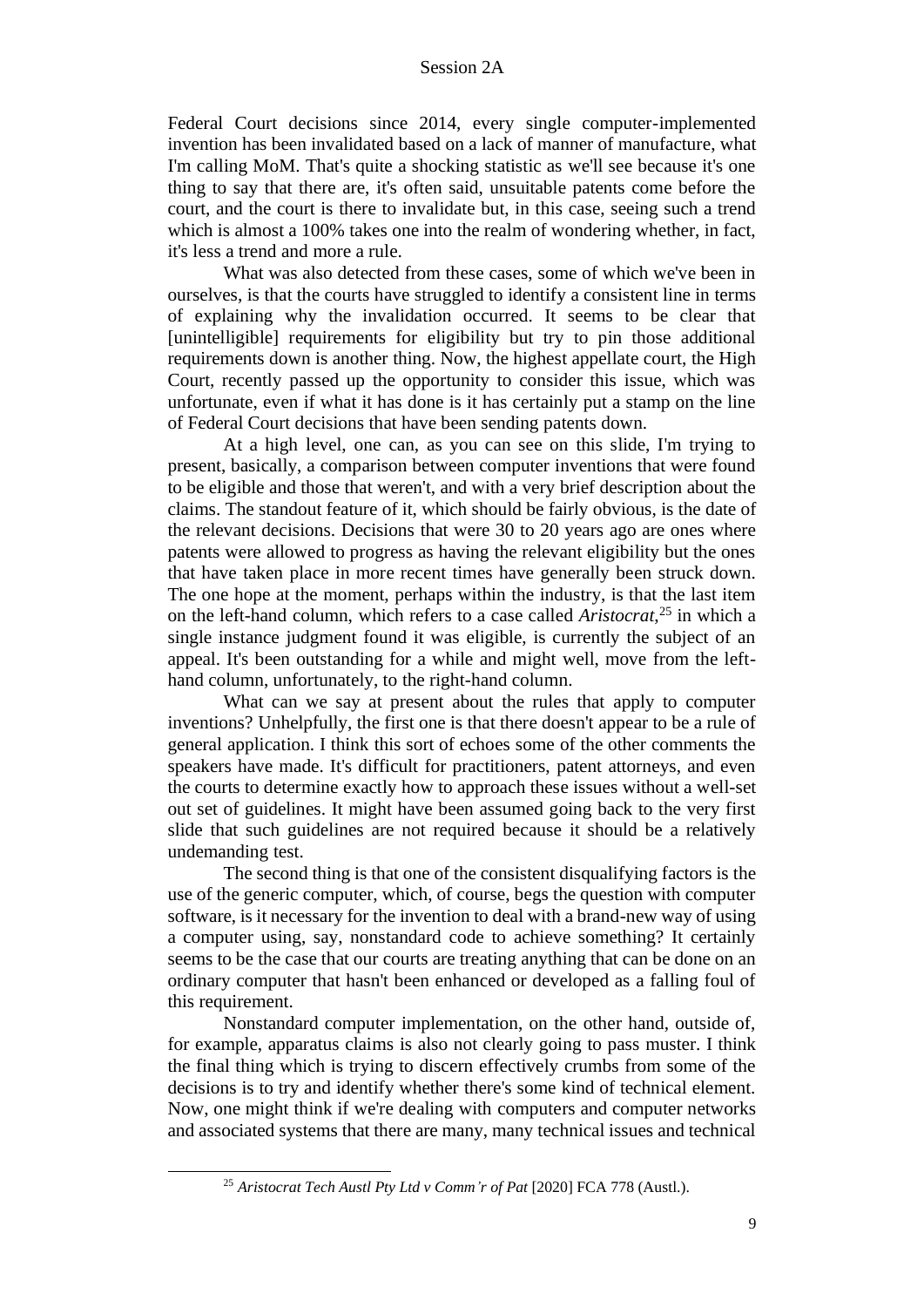problems that are being solved, but it seems to be a very elusive idea to be able to identify some technical characteristic.

In the most recent case, the one that I've said is subject to appeal, what's interesting is for the first time, the Australian courts have approached the issue of eligibility in a two-step test. There is quite a degree of similarity to the test in *Alice*. <sup>26</sup> Perhaps in one sense, there's a rearguard action to move us closer to the U.S. position. Basically, that may or may not be a poisoned chalice from what we've heard.

With all this excitement, one might ask, what's the Patent Office doing about it? Regrettably, nothing helpful. In fact, what is a remarkable feature of the Australian legal system is the Patent Office is the most aggressive litigant in seeking to invalidate patents. Where patents have been granted, it's emerged later to seek leave, to intervene in cases. In many other cases, it has actually been the key litigant challenging or defending its decision not to permit a grant of a patent.

The APO<sup>27</sup> manual has become a very unhelpful and extremely technical document, which applies what is its own interpretation of the law. One might think that in Australia there are several different interpretations, and one of which is the Patent Office's alone, even though it purports to follow the decisions of the courts. As a final comment, and this brings back this rather unusual concept of technical in nature and how that might actually be applied, the Patent Office seems to believe that this is some criterion that can be used in some workable way.

An interesting example of this, and we won't dwell on it, is one of the very, very few grants of a patent in this space for Facebook.<sup>28</sup> Facebook applied years ago, delayed the examination of this patent, and then was able to get it through to grant. Interestingly, this is the description of the relevant invention, which involves a quick analysis, it appears to be spyware for enabling a Facebook application to be able to see what other applications are doing on, say, a mobile device like an iPhone or an Android phone.

The concept being that the hardware manufacturers and their operating systems have increasingly blocked tracking between applications on phones. This is one of those rare examples where a patent was granted that hasn't yet been challenged in court, which would permit effectively extraction of information between applications based on what appears in shared memory on a mobile device. So where do we end up?

Arguably, our approach is even stricter and more negative than the US and the EU. We think that is having and will continue to have some negative effect on filings, certainly, in relation to Australia. Legislative reform is a long way off and certainly not on the agenda in any meaningful sense. Patentees are now looking very, very closely at how to try and introduce tangible elements or some technical element or technical problem that they can say that the software invention will solve.

I'll just add three more points in conclusion. I think, as already been mentioned by John and by Trevor, this is consistent with some of the observations about the US courts and even the European courts about the

 $26$  Alice Corp. v. CLS Bank International, 573 U.S.  $208$  (2014).

<sup>27</sup> Australia Patent Office.

<sup>28</sup> Facebook, Inc. [2020] APO 19, https://www.austlii.edu.au/cgibin/viewdoc/au/cases/cth/APO//2020/19.html (Austl.).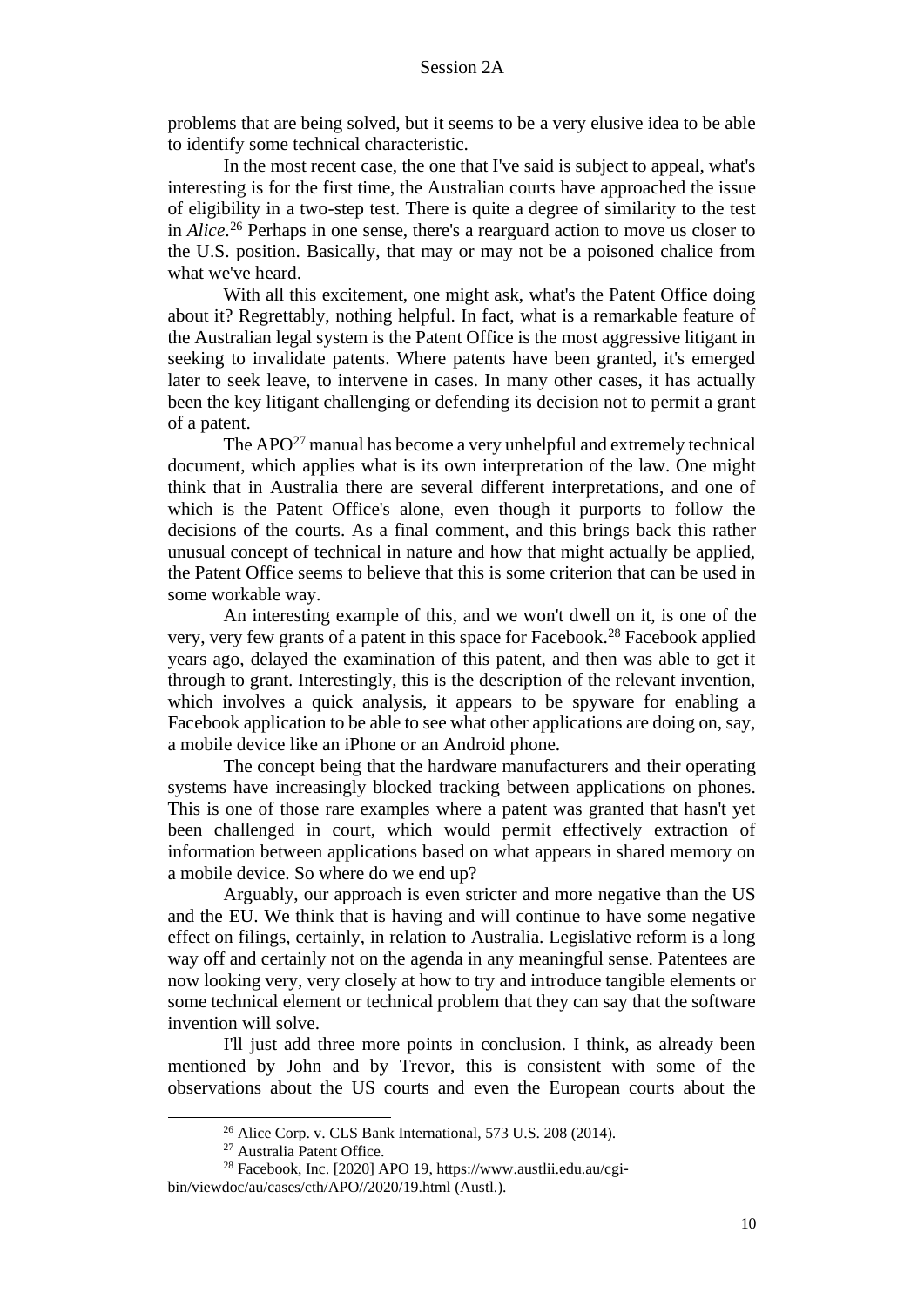suspicion that courts seem to have about computer-implemented inventions. Trevor described it as trivial inventions that perhaps should be struck down. What is unusual is that in a number of the cases we've found in Australia, challenges based on novelty or obviousness have failed.

In other words, these are novel and inventive patents or inventions, and yet they are being invalidated on some threshold ground. It's always been a question of characterization. John mentioned early on, *Diamond* and *Diehr*, and that's a very good example of the way in which a court characterizes something as inventive and meeting the eligibility threshold because it was a patent relating to the process for molding rubber, rather than a patent relating to a computer technology that was used in that process. Then finally, really with the attitude of the APO in Australia being very hostile towards these types of patents, the big question remains, who is the advocate for these types of patents in our jurisdiction? Thank you.

ADAM MOSSOFF: Excellent. Thank you. Do any of our panelists have a reaction?

By the way, before anyone speaks up, I just want to remind the audience that they can also ask a question, and you should ask a question if you have one. Professor Joshua Sarnoff has been posting some very interesting reactions and comments to the speakers' presentations and also to the ensuing panel discussions.

I just wanted to do some quick housekeeping, and then kick it over to any of the other speakers or to our panelist, Trevor, to see if anyone has a reaction to what Michael just said?

TREVOR COOK: Yes, in a sense, the Australian Patent Office's attitude to these things is not unlike the UK Intellectual Property Office's attitude to software-related inventions. They, I think, share Professor Sarnoff's view that the EPO approach is too simplistic, too glib, and really you have to knuckle down to actually identifying what is excluded subject matter and you can't get away from it.

That has meant that the UK IPO and the courts, up to the Court of Appeal level in the UK, do not follow the EPO approach. You get the sense that there is a similar, perhaps not as great, but at least similar antipathy towards these sorts of inventions. So in a sense, you're not alone. I was fascinated by that Facebook claim, but you still have, in Australia, "generally inconvenient" as a ground of invalidity, don't you?

ADAM MOSSOFF: The focus on a method or process of manufacture seems to be similar to the machine or transformation test that was presented to the U.S. Supreme Court in *Bilski v. Kappos*, <sup>29</sup> and which the U.S. Supreme Court said shouldn't be the only test for determining patent eligibility because it limits eligibility to only 19th-century innovations, not 21st-century innovations. That seems to be what Michael and Trevor are saying about how Australia takes a stricter approach to these matters, but that it remains a challenge for computer-implemented innovations in the 21st century.

MICHAEL WILLIAMS: It does, yes. Exactly.

ADAM MOSSOFF: It is a real problem because, as the famous aphorism says, "Software ate the world." I think, Trevor, you pointed out that something like 50% of the patent applications have some type of a claimed

<sup>29</sup> 561 U.S. 593 (2010).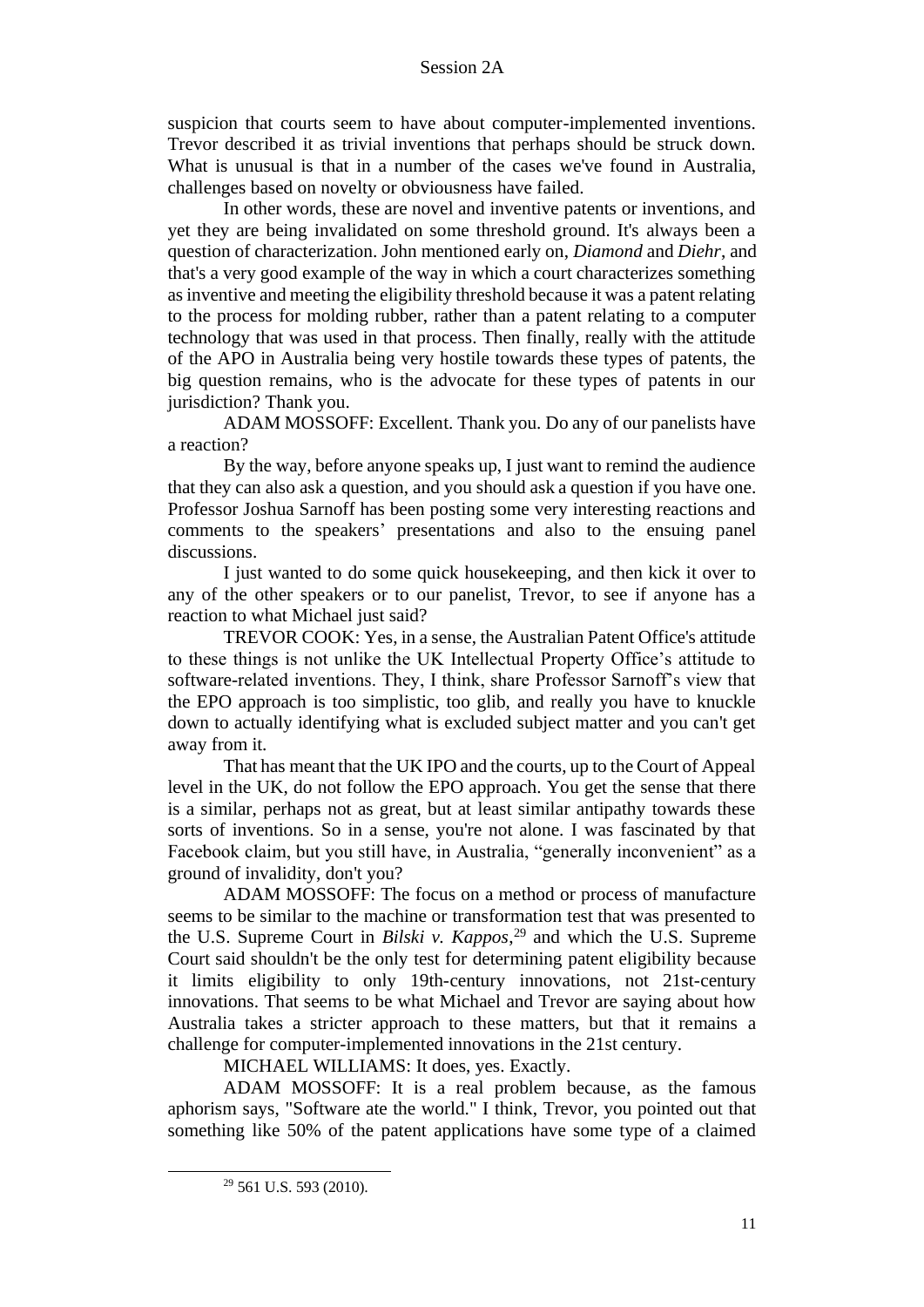software element in them. This is just like in *Diamond v. Diehr*,  $30$  in which everything was old in the art in the patent except for the software program. Then the question becomes, how do we accommodate this type of innovation?

Courts seem to remain very skeptical of these types of innovations. Does anyone else have any thoughts or should we move to our last, but certainly not least, speaker, Dave Kappos? Seeing no objections, the floor is yours Dave.

DAVID KAPPOS: Yes. Thanks, Adam. My apologies, we have been struggling mightily to get me connected. It's one of those things where it suddenly works, but we don't understand why, so put this in the category of a miracle. I don't have any slides today, but I have been able to listen in to everyone else. I feel like I'm up to speed on the panel.

Let me just actually start with something that Trevor mentioned, and it's a topic that John Pegram and I have talked about in the run-up to this conference which is the need in the U.S. and given the ditch we're in, I think you guys have all made that pretty clear and how backwards the U.S. has become on subject matter eligibility, vis-a-vis Europe and Japan, and basically, everywhere else in the world.

Maybe one way, at an administrative level, to reset the mess up here is to change the order in which we examine patent applications. Trevor, thank you for mentioning that. John remembered a while ago when he and I were talking, getting ready for this panel, that it was something that I had suggested was a possible solution, way back when I was at the Patent Office.

Indeed, the reason I came to that conclusion was that examiners at the Patent Office, when I was there, had come forward and said, "We're actually using this approach when we think there's going to be a 101 issue, we've been reaching out to applicants informally. When they agree, we examine on 102, 103, and 112 first. We don't initially examine on 101."

Then after they've amended claims as necessary, at the end of the examination process, we come back to 101, and these examiners said we virtually never have to give 101 rejections because, by the time all the other issues are ironed out, the obviousness issues, as Trevor pointed out, the trivial claims, those kinds of things, the claims we examine on 101 and we don't have a problem with them.

We concluded at the time that this could be a real actual time-saver for the Patent Office. I know there are some purists who are probably watching right now and are saying, "Oh my God, compact examination. We have to use compact examination. We've been using it since the 1970s. Nothing else could possibly work."

Well, stay calm. It turns out that the examiners who were using this approach actually save themselves time and save, more importantly, applicant time and expense because they didn't have to work with a random number generating machine of Section 101, where you actually can reject every claim on any basis whatsoever and it'll never be resolved until it goes to the Supreme Court.

The Supreme Court spins the random number generating wheel and gives you a decision because we all know that the cases are hopelessly in conflict with one another. There isn't any legally based, lawful principle-based way to resolve Section 101. That's one thing that's come around again. Many of

<sup>30</sup> 450 U.S. 175 (1981).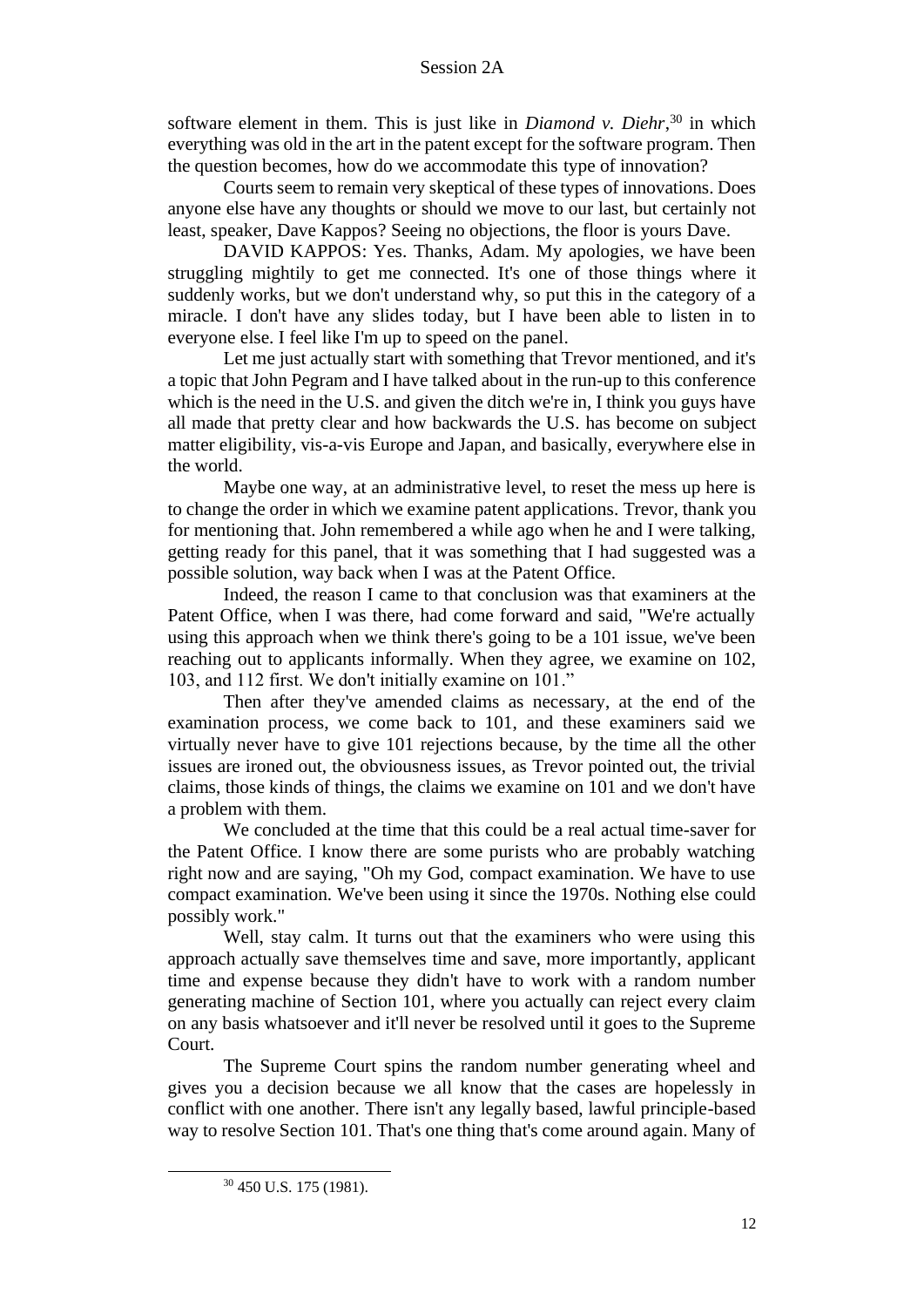you know, I know Adam, you're aware, Senator Tillis thoughtfully sent a letter to Commissioner Hirshfeld.<sup>31</sup>

Drew well knows about this method because he was my Chief of Staff when we first discovered it. Drew has responded saying, "Good, we'll go try this. We'll actually run a pilot and see if we can test this approach. If it makes sense, we can implement it at the PTO." I think that's tremendous, and it's a way that added an administrative level of workaround to the problem.

I think more importantly, it'll help point the courts in the right direction because it'll help set an example for the courts to say, "When these cases come in front of the district courts and the Federal Circuit, don't just dismiss the claims on some notion of abstractness. Instead, review them on Section 102 for obviousness, or for anticipation. Review them on Section 103 for obviousness. Review them on Section 112 for a written description and enablement before you just casually throw claims away on the basis that they are abstract." That's a really great approach that is now back. So that's staged examination.

The second thing that I wanted to mention, also a good move by Senator Tillis in the letter that he sent, I think he might've co-signed it, I forget if it was with Senator Hirono or who, also this time to the Secretary of Commerce Raimondo and to the PTO saying, "We really think you should study the effect of Section 101 on an important driver of employment and innovation in the U.S., which is small business. Because it may be that Section 101 is having a disproportionate negative impact on our nation's important small business sector." They're putting together a study on that as well.

This is all ways to get more headlights shining on the mess that is Section 101 in this country so that we can either get help from the Supreme Court in resolving it, or we can get help from the Congress in resolving it. That's going on now as well and I think that's a positive move.

Then lastly, I know time is short here, Adam, I'll mention that as you well know, there's a tremendous continuing effort to work with our champions in the U.S. Senate, in particular Senator Tillis and his staff who've been absolutely great on these issues. Senator Coons, of course, who's been great on these issues, and his staff who've also been great.

Now, Senator Leahy who is back on the scene leading the Senate Judiciary's IP Subcommittee. Senator Leahy is also well aware of 101 from various conferences that he's been to, conversations, a number of us, including myself have had with him. Now, the goal and the mission is to continue to build awareness with other Senators and their staff to continue to alert them to cases coming up like *American Axle*, <sup>32</sup> which many of you know, recently came up and I co-signed along with Senator Tillis and Judge Michel an amicus brief, very much on a policy level calling for the Supreme Court to get involved.

There are new approaches that we're using that are trying new and different ways, both at the legislative level and at the judicial level and at the administrative level to bring attention to what everyone's pointed out on this panel, which is the U.S. has fallen woefully behind in terms of how it thinks

<sup>&</sup>lt;sup>31</sup> Letter from Thom Tillis, United States Senator, to Drew Hirshfeld, Commissioner for Patents, USPTO (March 5, 2021), https://www.tillis.senate.gov/services/files/04D9DCF2- B699-41AC-BE62-9DCA9460EDDA.

<sup>32</sup> Am. Axle & Mfg., Inc. v. Neapco Holdings LLC, 966 F.3d 1294 (Fed. Cir. 2020), *petition for cert. filed*, U.S. Jan 5, 2021, (No. 20-891).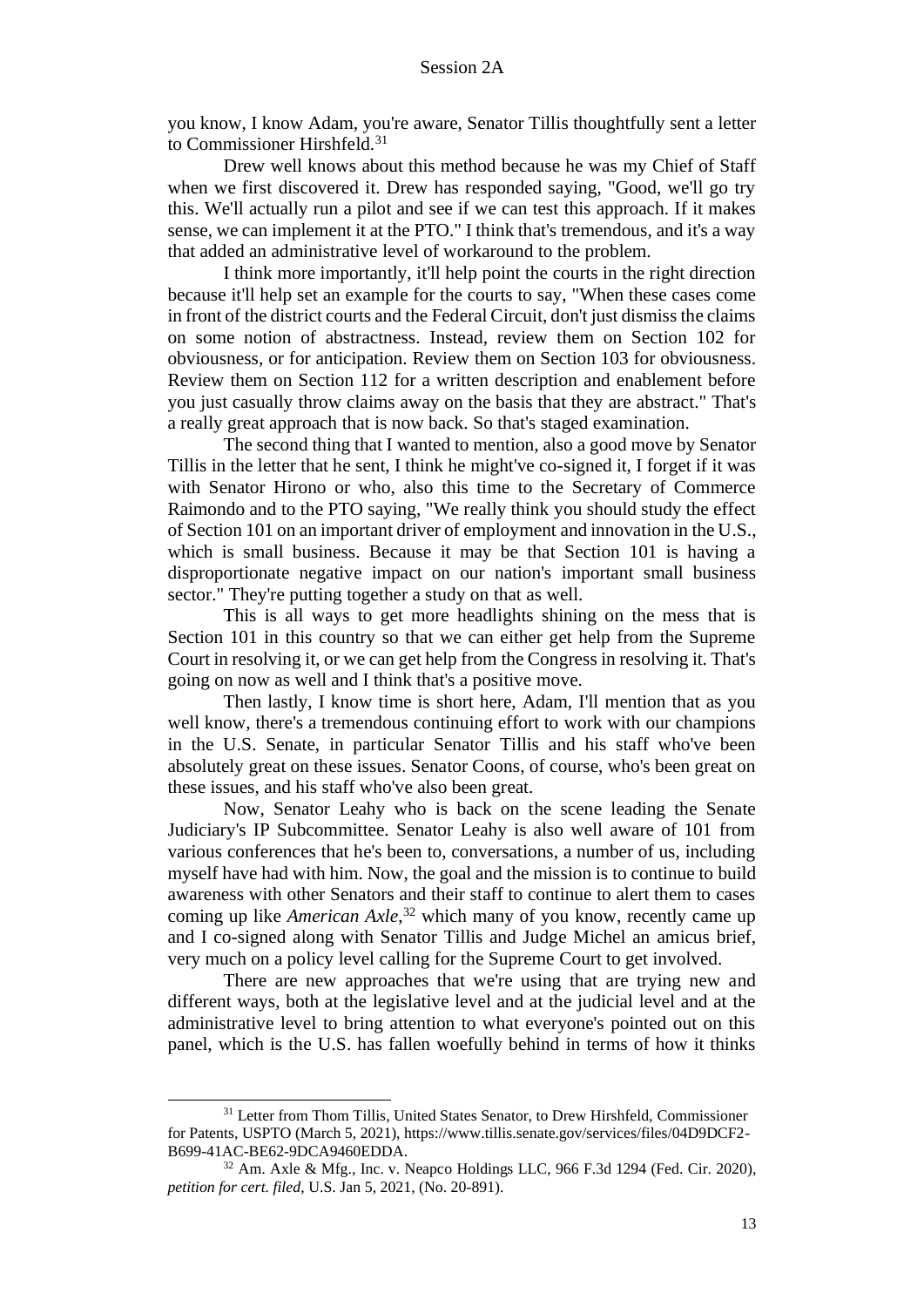about eligibility in patent protection. I'll stop there. I'm happy to participate in the discussion if there's any time left.

ADAM MOSSOFF: Do any of the other speakers have any reactions to the points made by Dave? Yes, John?

JOHN PEGRAM: I just want to point out that David has been very modest in this.

DAVID KAPPOS: Right, John. That goes to the point about small business and tying this issue to national security, which I should come back to and mention. Probably, some people are aware of the National Security Commission report that recently came out<sup>33</sup> that the PTO seconded or detailed a judge from the PTAB,<sup>34</sup> a very talented judge, to help put that report together. That report has definitively come out and said that subject matter eligibility has become a matter of national security concern for the United States of America.

To John's point, we're trying to take this to a different level. This isn't about patent draftsmen and draftswomen with green eyeshades and plastic pocket liners. This is about national security. This is about jobs. This is about innovation. It's about artificial intelligence. It's about quantum computing. It's about COVID vaccines and diagnostics, and things everybody cares about.

JOHN PEGRAM: David, I haven't had green eyeshades for years.

DAVID KAPPOS: I still have mine.

ADAM MOSSOFF: I like how you refer to pocket protectors by their descriptive terms: plastic pocket liners. Trevor, you look like you had something to say?

TREVOR COOK: I suppose one point about small businesses in particular, and it was something I was conscious of in Europe in the '90s, is that national prejudice against certain types of invention at the local Patent Office can rapidly seep into the unconscious of small businesses.

I feel there were lots of inventions in this area which people missed out on because the approaches of the UKIPO<sup>35</sup> and the EPO in those days were so problematic in relation to computer-implemented innovations. They could have got patents in other countries even if they couldn't have got them in their own country. I wonder if that's going to be a problem, from Michael's point of view, for Australia, or increasingly a problem in the States.

DAVID KAPPOS: I think it is already, Trevor. Capital interest investment effort will go to where there's an opportunity for economic advantage, and economic advantage is only present if there's patent protection for an invention. I think it already is moving. By the way, the problem goes now even deeper. We've seen a study, probably many of you are aware of, that individual inventors, so this is smaller than small business, are disproportionately affected by eligibility, rejections, and invalidations in the U.S.

Since it's those startups, if you will, and individuals who've historically been the great disruptors and challenge the status quo and build the great new enterprises here in the U.S., it's a real shame to see them getting denied patent protection. Because if they get denied patent protection, they're not going to get funding to build the prototype, which means they're not going to get funding to

<sup>&</sup>lt;sup>33</sup> National Security Commission on Artificial Intelligence, Final Report, March 2021, https://www.nscai.gov/wp-content/uploads/2021/03/Full-Report-Digital-1.pdf.

<sup>&</sup>lt;sup>34</sup> Patent Trial and Appeal Board.

<sup>&</sup>lt;sup>35</sup> UK Intellectual Property Office.